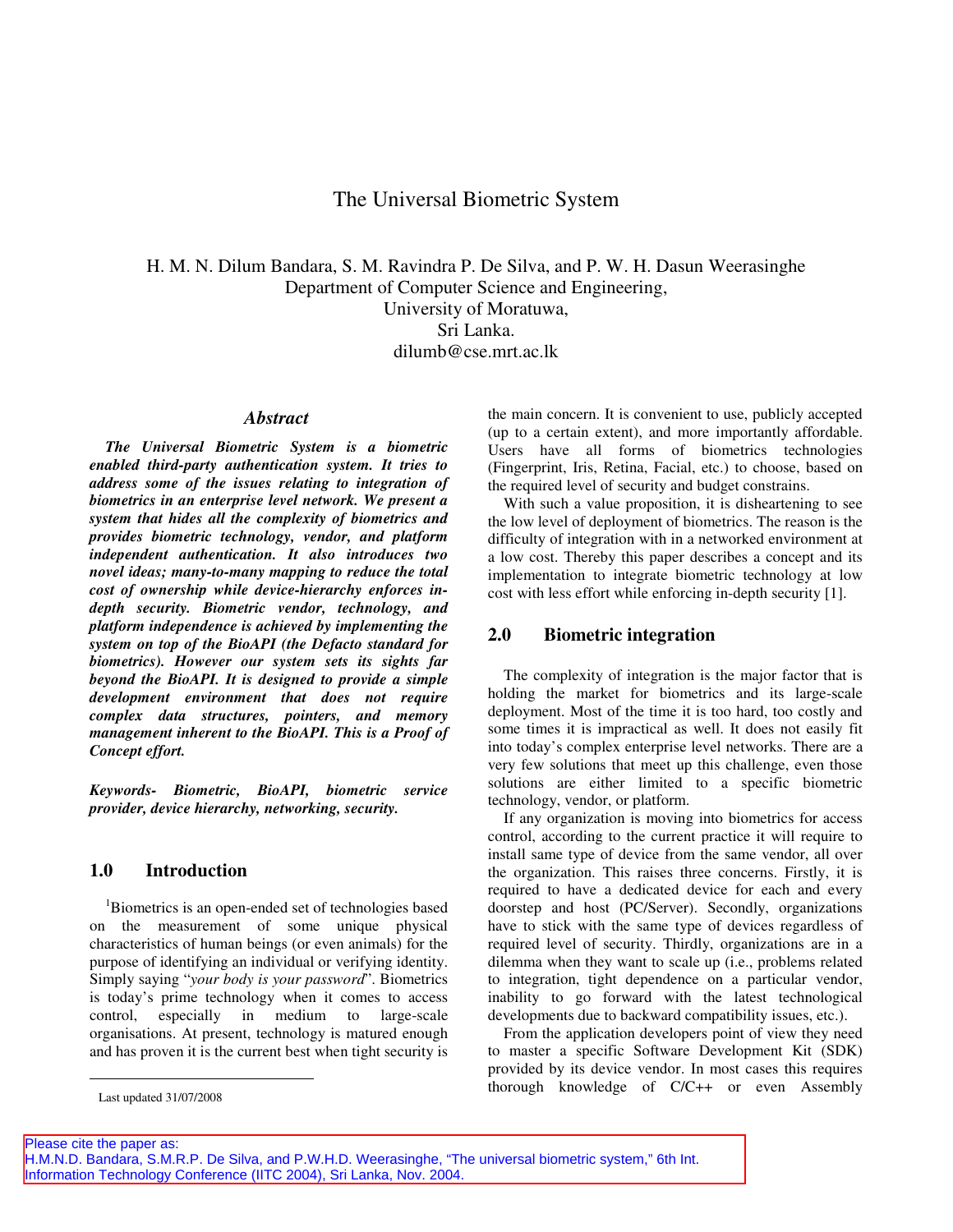programming, which is very inconvenient for a typical developer.

### **3.0 Previous work**

Based on our literature survey it seems that the Universal Biometric System (referred as *Universal BioSys*) is unmatched. There are several security solutions that are related and worth mentioning here.

The *Independent Security Server* provides a mean to identify a person based on any biometric characteristics [3]. The developers provide set of Biometric Service Provider (BSP) libraries for all the popular products therefore it is compatible with all major biometric scanners. Hence users have to rely on the service provider to ensure compatibility with whatever the future biometric device they purchase.

The *WhoIsIt* biometric server for e-Commerce is an application server hosted in the Internet where a client system sends a biometric template to be verified. On success any secret (payload) that is stored for that particular user can be retrieved. *WhoIsIt* biometric server needs to be aware of the underlying technologies and the users are restricted to the vendors in commercial agreement with them [4]. Even in these systems it is obvious that the problems of vendor, platform and technology dependence are still present up to a certain level.

The BioAPI specification [2] could be considered as the Defacto industry standard framework for biometrics. It defines how application developers and device vendors communicate with each other through a standard framework. The BioAPI is designed to overcome the issues of technology, platform, and vendor dependencies. A reference implementation of the BioAPI is also freely available [2]. BioAPI is two fold; the application developer needs to comply with Application Program Interface (API) while the device manufacturer needs to comply with the Service Provider Interface (SPI). That is how platform, technology, and vendor independence are achieved.

However, these issues are not as simple as they sound. The developers need to have some basic idea of biometric technology and need master C/C++. The BioAPI consists of complex data structures, pointers (in average with level three indirection) and gruesome memory management. These required skills are far beyond the skills of an average developer.

## **4.0 Related work**

The Universal Biometric System is a Proof of Concept that is intended to overcome the above-mentioned issues relating to biometric technology, vendor and platform

dependence. The BioAPI is the core of the Universal BioSys, however it sets its sites far beyond BioAPI. It introduces a simple development platform hiding the complexities of the BioAPI. It also introduces two novel concepts.

#### **4.1 many-to-many mapping**

The Universal BioSys offers seamless *many-to-many* (*mto-n*) mapping between biometric devices and hosts. This is one of its novel concepts. Current standard practice is to install a dedicated device for each and every host. So if an organization has 50 machines it has to have 50 devices. This is one of the major reasons that bar the heavy deployment of biometrics.

The Universal BioSys will map *m* number of devices into *n* number of hosts where *m* is much less than *n* (*m*<<*n*) or *m* could even be 1 (*m*=1). However, in practice an organization may has to install several devices due to physical boundaries such as rooms, floors, or buildings mainly for better user convenience and fault tolerance. BioSys can share biometric devices among multiple hosts.

Consider a software development company that markets a proprietary product. It is essential that no one else other than the development team has access to its source code. If the development room has 50 PCs it needs 50 devices and few more at doorsteps. Based on our many-to-many mapping, the organization may need only five to ten biometric devices. It allows grouping of several hosts together and sharing them with one or more devices. It could even share all the installed devices among whole the hosts.

#### **4.2 The user's view point**

Many-to-many mapping approach share devices among each other through a network. Fig. 1 illustrates user authentication steps.

- *Step 1*: User informs the application that he/she needs access and that request will be sent to the server.
- *Step 2*: The BioSys server informs the user a device where user can submit his/her biometric credentials (this decision is given based on user's location, nearest device, and its availability).
- *Step 3*: User submits his/her credentials and it is sent to the server where it get processed.
- *Step 4*: Server carries out identify or verify functions and makes sure that user is either authenticated (according to the predefined policies) or rejected.

The reader may ask; how to handle a situation where some one else uses that machine while the user is still coming back (after submitting credentials). This is similar to a situation where a user moving away from a computer while already logged in. There is no real solution to this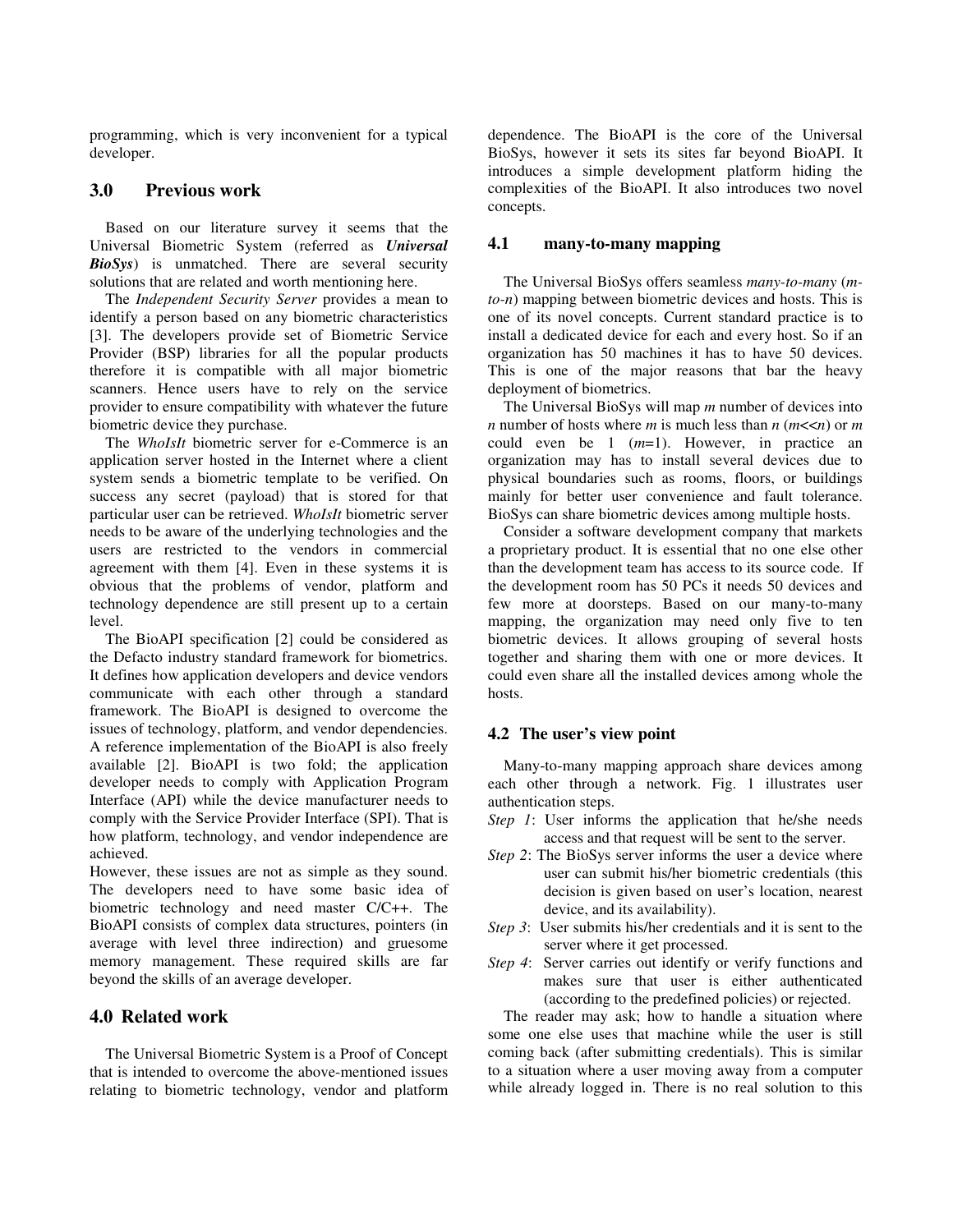

Fig. 1: Authentication steps involved with Universal BioSys.

problem (even without the BioSys) and this is a compromise between how much the owners are willing to pay and the level of security they expect. Possible solution would be not to place devices far away from the host or to use double authentication (i.e., first with biometric then possibly by means of a password).

#### **4.3 Device-Hierarchy**

Organizations may install multiple devices (either same or different biometric technologies) on different locations based on the required level of security while having a balance with Total Cost of Ownership (TCO). These devices automatically create different security levels which can be represented as a hierarchy.

Fig. 2 illustrates a hypothetical organization that has installed different devices based on their security requirement. They have installed card reader at the entrance and placed more secure fingerprint and iris scan systems at places like Server room, Engineering and R&D. Such an arrangement would result in different security levels which could be mapped into a logical hierarchy (Fig 3). Knowledge of this hierarchy (referred as *Device-Hierarchy*) could be used to gain in-depth security.



The Device-Hierarchy is automatically created when multiple devices are installed with different access levels. It is already there but the problem is no one sees it; therefore no one makes use of this hierarchy to gain tighter security.

According to the *defence in-depth* approach an organization should have security from its doorstep to the server room. Today all these security precautions are there with different access levels. However, these security measures are

independent therefore it is possible to bypass one or more layers. Device-Hierarchy tries to integrate all these levels together and do not allow any layer to be bypassed. While doing so it enforces tighter security.

When multiple levels of security measures exist, a user needs to get authenticated through several devices in a specific order. Consider an example where the system administrator is going to the server room starting from the main entrance. First he/she has to get authenticated using the card reader at the entrance. Then he/she is required to use the facial recognition system at the IT department. Next if the administrator needs to go into the server room he/she has to get authenticated through the fingerprint device as well. The path followed by the system administrator can be represented by a specific branch in a tree which represents the Device-Hierarchy (Fig. 3). The branch includes device *D1*, *D4*, and *D5*.

From the system administrator's point of view he/she does not need to remember any of these devices or specific paths. It occurs naturally when users move around the organization.

This sort of path tracking and enforcement will make



Fig. 2: Device arrangement of an organisation. **Execute arrangement of an organization Device hierarchy for the organization given in Fig. 2.**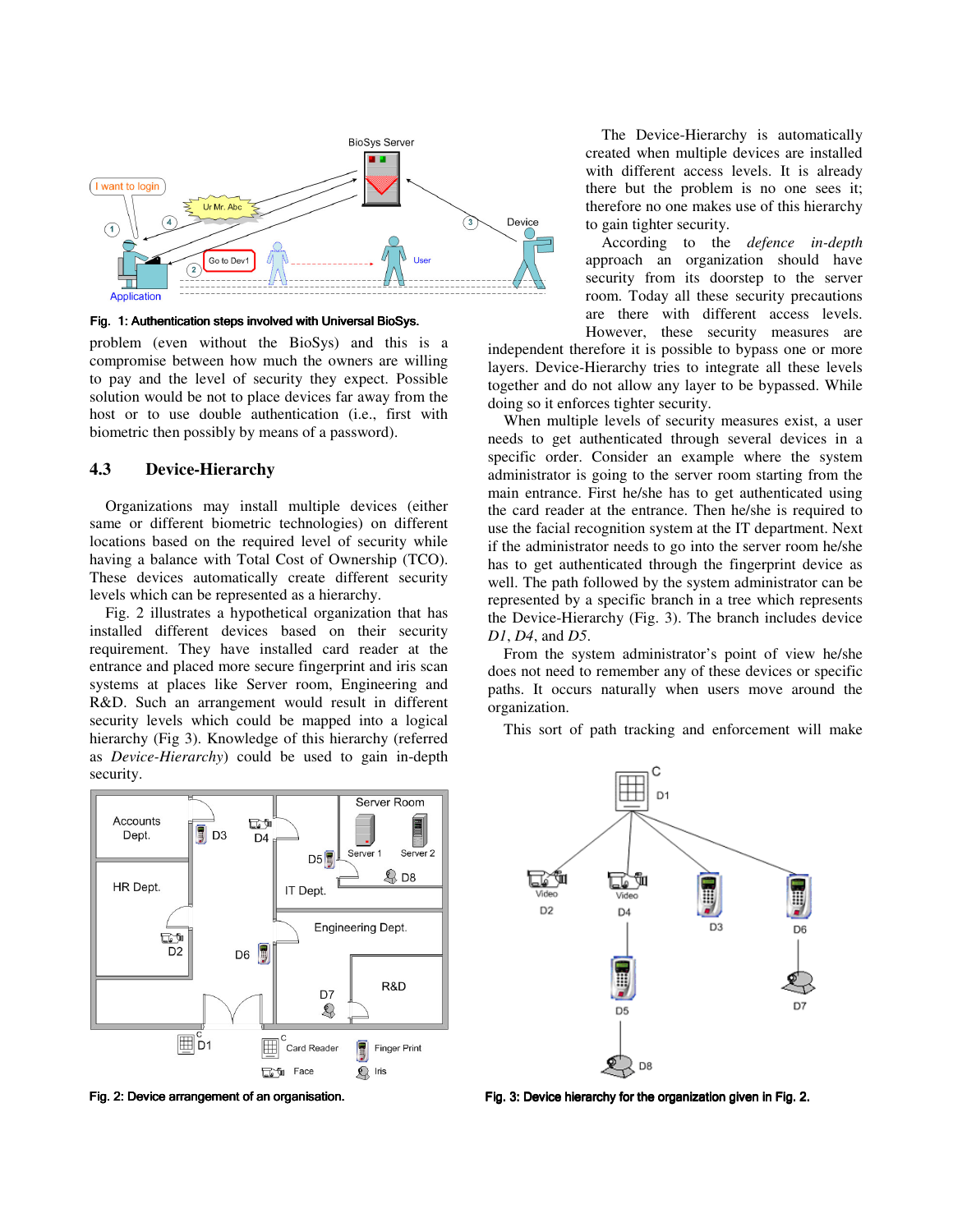sure that users are not allowed to access any resources unless he/she has entered whatever the place according to the accepted route (i.e., branch in the tree). Consider a case where an unauthorized person is being able to get into the server room through the roof of the organization (or by any other means) and trying to access one of the servers in the server room. If the unauthorized person is able to provide a valid username password combination or is able to forge the biometric device attached to the server there is nothing stopping him/her from accessing the server. According to the concept of Device-Hierarchy the unauthorized user has violated the hierarchy (i.e., not gone through the accepted path). He/she has directly used device *D8* without getting authenticated through devices *D1*, *D4*, and *D5*. In this case the Universal BioSys will not provide any access to the server because the Device-Hierarchy is being violated, although the submitted credentials (to device *D8*) are valid. Enforcement of such a policy would result in-depth security from organizations doorstep to the servers.

Tracking employees (specially the IT support staff) in a large organization could be a real problem. Being aware of the Device-Hierarchy will enable the possibility of tracking users as well. Based on the last device used for authentication, a probable location within the organization can be identified. All this is possible because the administrator can configure the Universal BioSys with a map of the organization's floor plan (something similar to Fig. 2). Several maps can be used

if the organization spans several building, multiple floors, or if it is too dense to put everything in a single map.

Whatever technologies come and go passwords will remain so many years to come, although it is easily forgettable by users or guessable by others. Therefore BioSys should also support password-based authentication. Although having all those features the Universal BioSys will not be completed if standard practices of network management and administration are not combined with security. Its design highly encourages such security precautions.

#### **5.0 Design and implementation**

The Universal BioSys consist of several components that are interconnected to each other (Fig. 4). The BioSys Server is the central point of communication and it performs all the administrative, management, policy enforcement and image processing tasks [6].

The Universal BioSys makes use of the BioAPI and it enables plug & play biometric components. The BioAPI was wrapped by adding another layer in-between the BioSys Server and the BioAPI. This in-between layer (referred as the *BioAPI Wrapper*) was essential since the BioAPI reference implementation is written in C/C++. It was not directly accessible through Microsoft .Net C# as the BioAPI deals with multiple levels of indirection of pointers and union data structures. Therefore it was



Fig. 4: Components of BioSys and their intercommunication.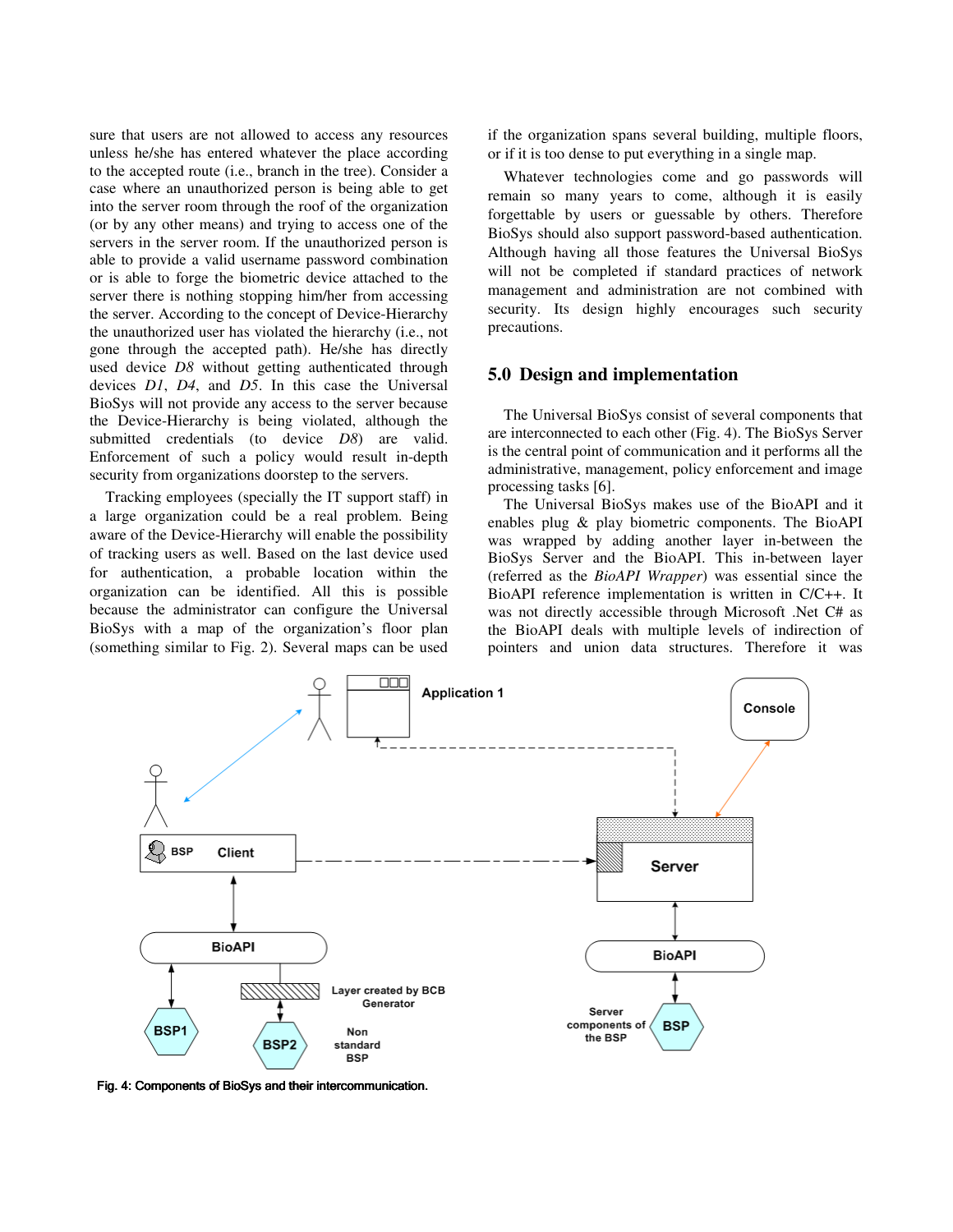essential to have such a layer. By doing so it did made the task of the BioSys development much easier. This makes it even simple for the application developers to work with the BioSys rather than with the BioAPI.

 Considerable interest and effort was put onto make development as simple as possible. The decision was to make use of web services [5, 7-8]. Web services allow high level programming module with platform independence, centralised control with sufficient scalability. Use of web services (referred as the BioSys Service) makes it suitable for an enterprise level networked environment. It only requires applications (i.e. clients) to support SOAP (Simple Object Access Protocol) and HTTP messaging. Therefore any programming language that supports SOAP and HTTP can be used to develop applications that make use of the BioSys. Use of web services allows the BioSys to extend beyond a LAN or an intranet into the Internet. This is useful in cases where remote users and mobile users want to get authenticated using biometrics.

The Console (Fig. 4) is a separate management station, which can either reside on the same machine as the server or in a different one. It is the place where all the policies are defined and monitoring is done. All the user information, management policies, user biometric records, and events are stored in a centralised database and could be extended into a distributed database system if required.

Use of web services allows applications and Console to be of any platform however the server is to be limited to a specific platform. Web service was developed using Microsoft .Net C# and currently works only with Microsoft IIS (Internet Information Systems).

Microsoft .Net C# was selected not just because it supports Web services but there were two other concerns. Firstly, it was not possible to use other languages (other than C++) to access complex data structures and pointers that the BioAPI extensively requires. Even support of C# is limited up to a certain level. The authors could have used C++, but writing web services in C++ is tedious and nothing much will be gained since this is a research prototype. The second concern was the performance offered by the compiler.

It is unrealistic to ask a biometric device to support web services and send whatever it captures to the server for the processing. It is highly encouraged that image processing to be carried out in the server because it is secure doing it at the server. It will also reduce the processing overhead of the device (most devices do have limited processing power). Devices make use of socket communication to communicate with the server. System should also support RS232/485 protocols if it to be commercially successful.

## **6.0 Future directions**

The developed system only supports some of the very basic network and security practices. It should be redesigned addressing security from bottom-up to manifest high-level of security. This is not because the current design is bad but because security should never be a separate layer and should always be an integral part of the whole system. These things were left out in the prototype due to resource limitations.

Current biometric infrastructure of an organization consists of lots of non-BioAPI compliant devices. If these devices can be transferred to become BioAPI compliant it would reduce a lot of reinvestment. BCB Generator (BioAPI Compliant BSP Generator) is such an approach where it tries to automate the processes which could transform non-BioAPI device to a BioAPI compatible device.

The Universal BioSys can be easily extended to the Internet with enhanced security because it is already uses web services. As with many biometric systems, the Universal BioSys can also be used as a time and attendance system. Necessary data is already available within the system and it is just a matter of organizing them.

The BioSys could also extend into a ticketing system like Kerberos or integrate with Domain management system such as Microsoft Active Directory [9]. To enhance security certain vendors uses a combination of biometric technologies (example: combined recognition systems with face, lip movement and voice). The Universal BioSys could support such mechanisms as well.

## **7.0 Conclusion**

As the Universal BioSys is a Proof of Concept there are no measurable results. It has proven that biometric integration can be made seamless and effortless while enforcing management and security practices. It offers biometric technology, platform, and vendor independent third-party authentication. The system also reduces the TCO considerably and enforces tighter security with two unique features. The solution would be more suitable for medium to large-scale organizations with stringent security requirements that require installation of many biometric devices. Authors work could be used as a framework in developing next generation biometric based third-party authentication systems.

### **8.0 Case Study**

Consider a hypothetical software company that is developing high quality software products and involved in top class research. Assume that its floor arrangement is